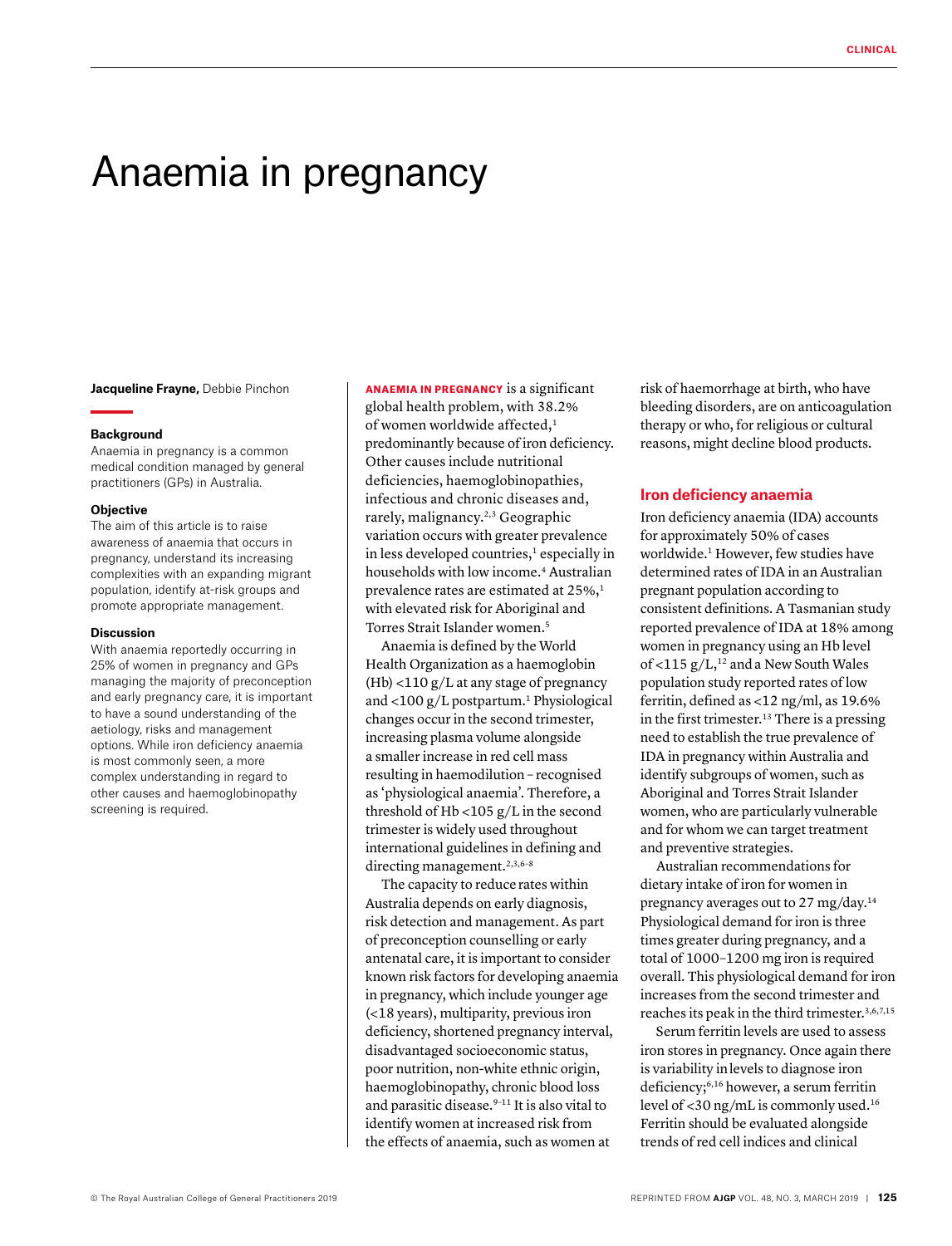history.<sup>3,6,7</sup> This is particularly important within Australia's mixed population in which underlying haemoglobinopathies are a potential concern (Figure 1).

At present, routine administration of iron supplements in pregnancy is not recommended in Australia,<sup>17</sup> the UK,<sup>3,6</sup> New Zealand<sup>18</sup> and the US<sup>19</sup> because of concern regarding lack of evidence to support improved clinical outcomes on non-haematological parameters.20 Current practice in Australia recommends screening full blood examination at the first antenatal visit and at 28 weeks' gestation, with further investigation and treatment as required on the detection of anaemia.17

Uncertainty remains around the importance of iron and physiological changes in pregnancy, and around the risk of not only too little but too much iron.<sup>6</sup> Iron has a U-shaped nutrient health relationship, with functional impairment at one end of the curve and cytotoxicity at the other, with concerns regarding maternal haemoconcentration, pre-eclampsia and gestational diabetes with increased iron status.15,20 IDA, however, has been associated with poor gestational weight gain, fetal growth restriction, preterm delivery, increased risk of birth complications<sup>21</sup> and depression in the mother.22 IDA in the mother can, for the newborn, also result in IDA23 and in behavioural and cognitive disorders,<sup>24</sup> and has been associated with retinopathy of prematurity.25

Treatment recommendations of iron deficiency in pregnancy are outlined in Figure 2. Oral iron therapy remains the first-line treatment for IDA and iron deficiency26 (Table 1), with evidence supporting lower dose (20 mg/day) being as effective as high dose (80 mg/day).<sup>27</sup> This is reassuring given that side effects (most commonly gastrointestinal [eg nausea, constipation]) with oral therapy are dose related. However, higher doses may need to be administered in IDA. Regardless, the response to therapy should be monitored, and, if inadequate and IDA occurs, intravenous (IV) iron administered in the second and third trimesters. Although recent studies have shown the use of IV iron in pregnancy is well tolerated, with both ferric carboxymaltose and iron polymaltose infusions,<sup>28</sup> there

remains a lack of evidence on maternal and neonatal outcomes.20,28 Once haemoglobin is normalised, replacement should continue for three months and/or until six weeks postpartum.5

# **Folate, B12 and micronutrient deficiencies**

Historically, folate deficiency was the second most common cause of anaemia in pregnancy, but this is being overtaken by vitamin B12 deficiencies, particularly since folate supplementation in pregnancy is advised<sup>17</sup> and with routine food fortification.2 Folic acid supplementation of 0.4 mg/day in the first 12 weeks and 2.6 micrograms/day for B12 throughout the pregnancy is recommended.<sup>17</sup>

Routinely, assessment of B12 should occur in all women with vegetarian and vegan diets; malabsorption disorders such as Crohn's disease and coeliac disease; autoimmune diseases; medication use (eg metformin); and, increasingly, in those who have had bariatric surgery, particularly gastric sleeve surgery. Measurement of total B12 is first line but has limitations

in diagnosis. Active B12 is currently triggered on pathology for those with low levels and is a more sensitive marker. Folate and vitamin B12 are essential for DNA synthesis and nuclear maturation. Deficiencies are associated with higher risk of neural tube defects, and have possible links with infertility, recurrent spontaneous abortion and preterm birth.<sup>21</sup>

Correction of B12 deficiency is important because deficiency may also occur in the newborn and has been associated with neurological symptoms in infants exclusively breast-fed.17 There remains a lack of evidence guiding optimum treatment of B12 deficiency in pregnancy in regard to oral versus intramuscular replacement. Decision on administration route must be based on patient preference, reason for B12 deficiency and the possibility of poor oral absorption.

Other micronutrient deficiencies, such as in vitamins A and C, zinc and copper, can occur but are difficult to measure, with the prevalence as a cause for anaemia in women who are pregnant unknown. Multiple nutritional



*Hb, haemoglobin; MCV, mean corpuscular volume; RCC, red cell counts*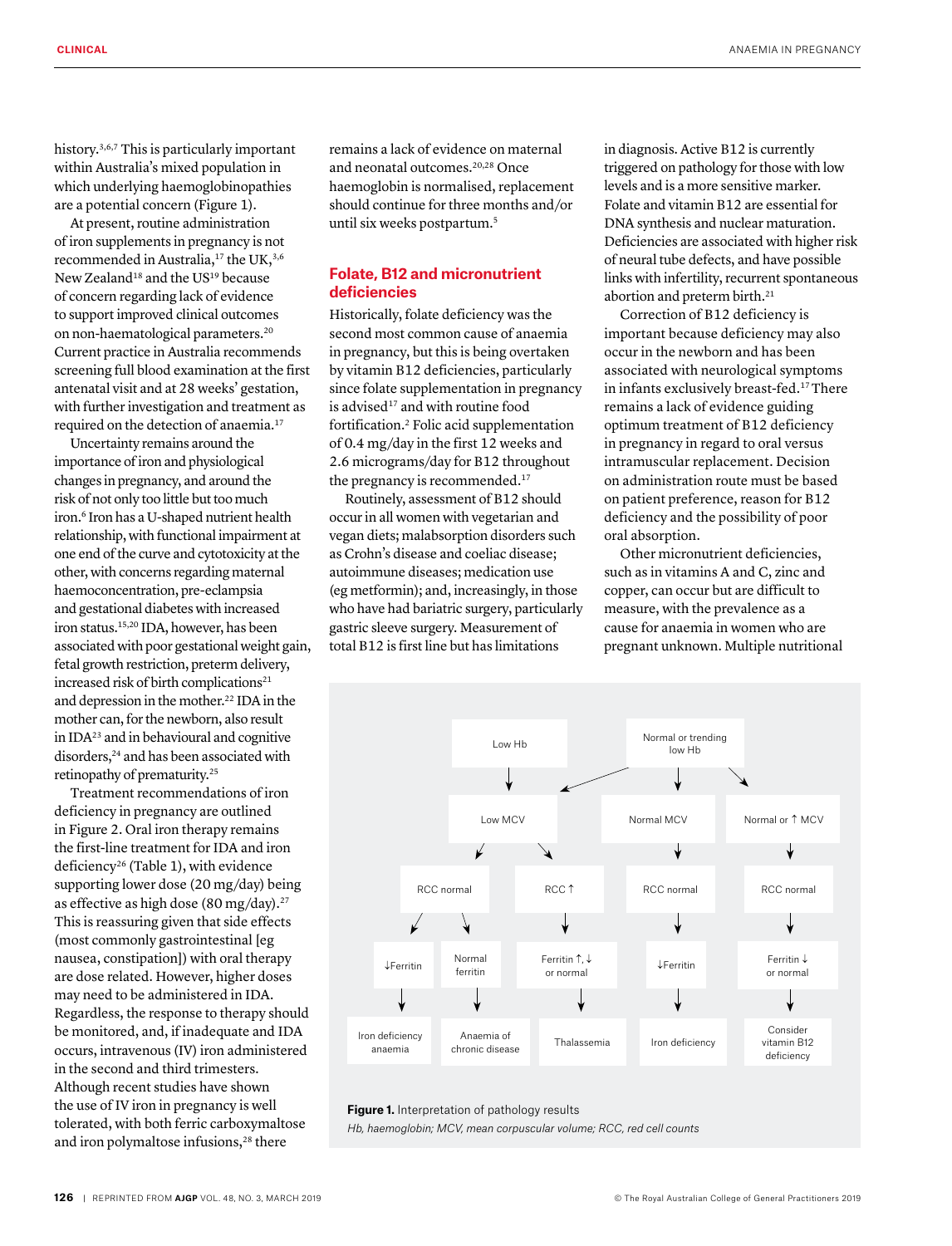

**Figure 2.** Management of iron deficiency *FBE, full blood examination; Hb, haemoglobin; IV, intravenous*

deficits often coexist in underprivileged communities. Supplementation has been shown to improve maternal anaemia in specific at-risk populations<sup>2</sup> and should be encouraged throughout the pregnancy in these populations.

## **Haemoglobinopathies**

Haemoglobinopathies can be divided into thalassaemias and haemoglobin variants such as sickle cell disease (SCD). Thalassemia is an inherited disorder associated with impaired synthesis of one or more of the globin chains, with alpha and beta thalassemia being most common. The clinical significance is complex and variable, and haematological opinion should be sought (Table 2).

There is no national screening program for haemoglobinopathies within Australia and as a result there is variability in testing, but identifying vulnerable populations is important<sup>29</sup> (Table 3). Haemoglobinopathy studies should be performed at preconception or in early pregnancy to identify partners who require screening, fetuses at risk of significant disease, and to offer informed choice and counselling, prenatal diagnosis and planning for infant care.<sup>6,29</sup>

Iron deficiency can coexist with thalassemia; conversely, the more severe thalassaemic syndromes are associated with iron loading.<sup>30</sup> Women in pregnancy with an unknown haemoglobinopathy status should be commenced on a trial of oral iron while screening is being undertaken. However, screening should be undertaken prior to the administration of IV iron, as elevated ferritin levels may affect results.<sup>6</sup>

SCD is a group of inherited autosomal recessive disorders that affect haemoglobin structure<sup>31</sup> and, with an increase in migration, is being seen more frequently within Australia. Folic acid 5 mg daily should be given both preconceptually and throughout pregnancy in women with SCD.31 HbS combined with normal haemoglobin (A) is called 'sickle cell trait' and is frequently asymptomatic.

# **Infections**

Although not as common, maternal helminthic infection with *Ascaris lumbricoides*, *Trichuris trichuria* or

hookworms carries increased risk of anaemia during pregnancy.32 Treatment with antihelminth therapy is considered safe in pregnancy, but iron replacement is still often required to correct iron deficiency.

Malaria, despite being rarely seen in Australia, should be considered in anaemia, particularly as many women in pregnancy still travel to risk areas and antimalarial prophylaxis is limited in this group of travellers. Severe anaemia, as acute haemolytic anaemia, has been reported with malaria infection.2

Human immunodeficiency virus (HIV) is an independent risk factor for anaemia in pregnancy and is thought to be caused through chronic inflammation.<sup>2</sup>

# **Summary**

General practice provides an important opportunity for early identification of anaemia in women contemplating, or in the first trimester of, pregnancy. Although routine screening of haemoglobin occurs in Australia, targeting high-risk groups can enable early management and improve outcomes. Investigations determine the underlying aetiology and guide management. Current evidence recommends oral iron therapy first line for IDA and iron deficiency, with appropriate follow-up. Haematological referral should be sought in complex cases.

# **Authors**

Jacqueline Frayne MBBS, RANZCOG, FRACGP, MMed (Women's health), GCIM, GP Obstetrician, Department of Obstetrics and Gynaecology, King Edward Memorial Hospital, Subiaco, WA; Senior Lecturer, PhD candidate, School of Primary, Aboriginal and Rural Health Care, University of Western Australia, WA. jacqueline.frayne@health.wa.gov.au Debbie Pinchon RN, PGcert, MSc(Dist), Clinical Nurse Consultant Haematology, King Edward Memorial Hospital, Subiaco, WA Competing interests: None.

Funding: None.

Provenance and peer review: Not commissioned, externally peer reviewed.

#### **References**

- 1. World Health Organization. The global prevalence of anaemia in 2011. Geneva: WHO, 2015. Available at www.who.int/nutrition/publications/ micronutrients/global\_prevalence\_anaemia\_2011/ en [Accessed 4 June 2018].
- 2. Lee AI, Okam MM. Anemia in pregnancy. Hematol Oncol Clin North Am 2011;25(2):241–59. doi: 10.1016/j.hoc.2011.02.001.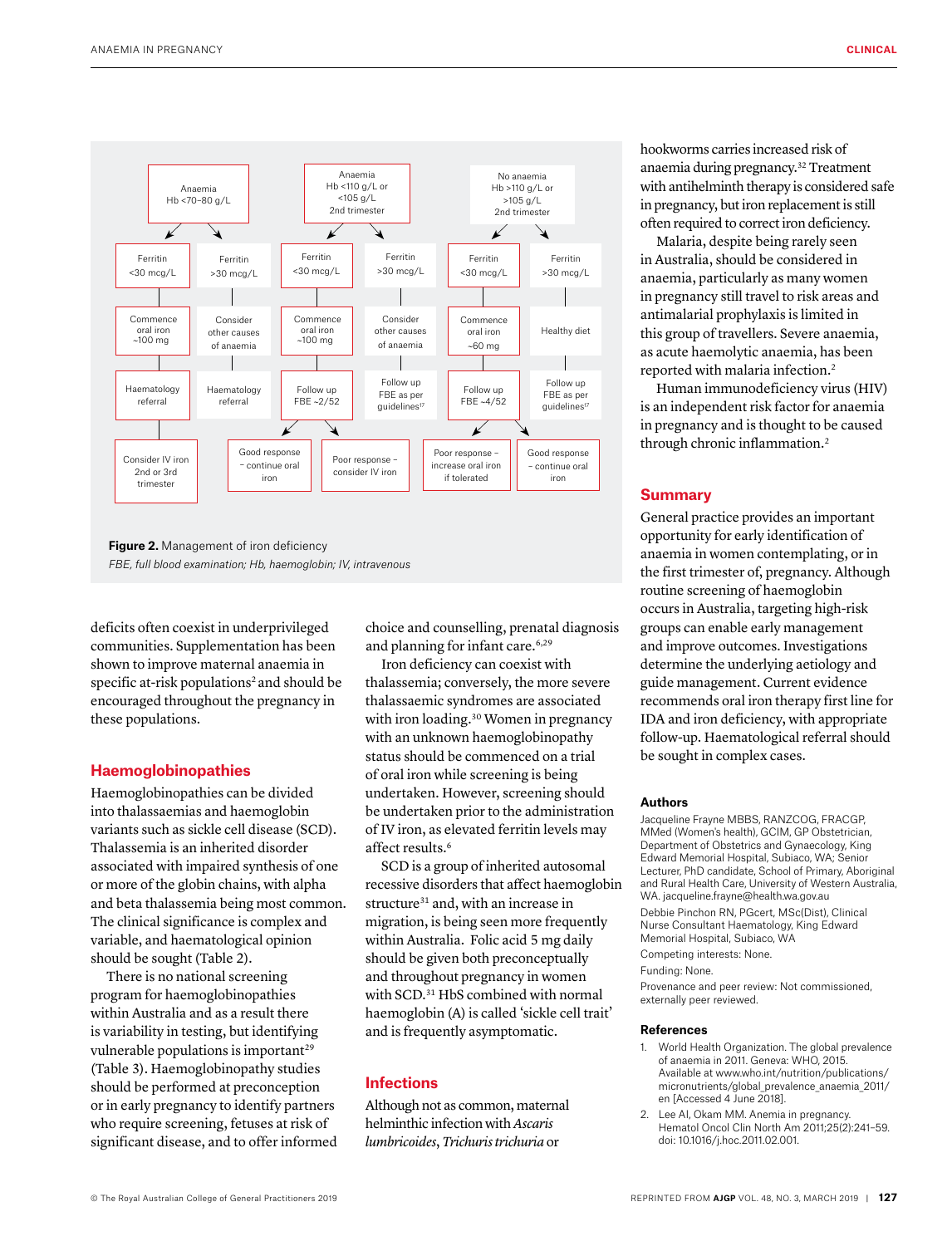# **Table 1. Common oral iron formulations**

| <b>Supplement name</b>                        | <b>Iron content</b>                | <b>Elemental iron content</b> |
|-----------------------------------------------|------------------------------------|-------------------------------|
| Ferro-Grad C                                  | Ferrous sulfate 325 mg             | $105 \text{ mg}$              |
| Ferro-Gradumet                                | Ferrous sulfate 325 mg             | $105 \text{ mg}$              |
| Maltofer tablets                              | Iron polymaltose 370 mg            | $100 \text{ mg}$              |
| Maltofer syrup                                | Per 5 mL = Iron polymaltose 185 mg | Per 5 mL = $50$ mg            |
| Ferro-F-Tab                                   | Ferrous fumarate 310 mg            | $100 \text{ mg}$              |
| Fefol delayed release iron                    | Ferrous sulfate 270 mg             | 87.4 mg                       |
| <b>FGF</b>                                    | Ferrous sulfate 270 mg             | 80 mg                         |
| Ferro-Tab (PBS listed)                        | Ferrous fumarate 200 mg            | 65.7 mg                       |
| Ferro-Liquid                                  | Per 5 mL = Ferrous sulfate 150 mg  | Per 5 mL = $30$ mg            |
| Elivit                                        | Ferrous fumarate 183 mg            | $60 \,\mathrm{mg}$            |
| Elivit Women's Multi                          | $^\star$                           | 5 <sub>mg</sub>               |
| Floradix                                      | Ferrous gluconate                  | Per 10 mL = $7.5$ mg          |
| Spatone                                       | $^\star$                           | 25 mL sachet = $5$ mg         |
| *Denotes information not provided on products |                                    |                               |

# **Table 2. Summary of significant haemoglobinopathies that may affect the woman and fetus**

| Haemoglobin disorder | Maternal genotypes that may affect the woman and the fetus<br>(depending upon partner study results)                                                                                                 |  |
|----------------------|------------------------------------------------------------------------------------------------------------------------------------------------------------------------------------------------------|--|
| Alpha thalassaemia   | $\alpha\alpha/\alpha$ -, $\alpha\alpha/$ --, $\alpha$ -/ $\alpha$ - (carrier or minor trait)<br>$\alpha$ -/-- (haemoglobin H disease)<br>--/-- (Barts hydrops generally resulting in death in utero) |  |
| Beta thalassaemia    | $\beta/\beta$ 0, $\beta/\beta$ + (carrier or minor trait)<br>$\beta$ +/ $\beta$ +, $\beta$ 0/ $\beta$ + (Beta thalassemia intermedia)<br>β0/β0 (Beta thalassemia major)                              |  |
| Haemoglobin S        | AS (sickle cell trait)<br>SS, SC, S/ $\beta$ thal., SD, S/O-Arab (sickle cell disease)                                                                                                               |  |
| Haemoglobin E        | AE (carrier)<br>$E/\beta$ thal. (ranges from $E/\beta$ thal. intermedia to major)                                                                                                                    |  |

## **Table 3. Risk groups for haemoglobinopathies**

| <b>Clinically significant</b><br>haemoglobin disorder | Area of prevalence/family origin                                                                                           |  |
|-------------------------------------------------------|----------------------------------------------------------------------------------------------------------------------------|--|
| Alpha thalassaemia                                    | Southeast Asia, India, Middle East, Africa and<br>Mediterranean                                                            |  |
| Beta thalassaemia                                     | Southeast Asia, Indian subcontinent, Middle East,<br>Africa and Mediterranean                                              |  |
| Haemoglobin S                                         | Africa including North Africans, African American,<br>African Caribbean, British African or any other<br>African ethnicity |  |

- 3. Roy NBA, Pavord S. The management of anaemia and haematinic deficiencies in pregnancy and post-partum. Transfus Med 2018;28(2):107–16. doi: 10.1111/tme.12532.
- 4. Stevens GA, Finucane MM, De-Regil LM, et al. Global, regional, and national trends in haemoglobin concentration and prevalence of total and severe anaemia in children and pregnant and non-pregnant women for 1995–2011: A systematic analysis of population-representative data. Lancet Glob Health 2013;1(1):e16–25. doi: 10.1016/S2214- 109X(13)70001-9.
- 5. Bar-Zeev S, Barclay L, Kruske S, Kildea S. Factors affecting the quality of antenatal care provided to remote dwelling Aboriginal women in northern Australia. Midwifery 2014;30(3):289–96. doi: 10.1016/j.midw.2013.04.009.
- 6. Pavord S, Myers B, Robinson S, et al. UK guidelines on the management of iron deficiency in pregnancy. Br J Haematol 2012;156(5):588–600.
- 7. SA Health. South Australian Perinatal Practice Guidelines: Anaemia in pregnancy. Adelaide: SA Health, 2016. Available at www. sahealth.sa.gov.au/wps/wcm/connect/ public+content/sa+health+internet/ clinical+resources/clinical+topics/perinatal/ perinatal+practice+guidelines [Accessed 4 June 2018].
- 8. Breymann C. Iron deficiency anemia in pregnancy. Semin Hematol 2015;52(4):339–47. doi: 10.1053/j. seminhematol.2015.07.003.
- 9. Masukume G, Khashan AS, Kenny LC, Baker PN, Nelson G, SCOPE Consortium. Risk factors and birth outcomes of anaemia in early pregnancy in a nulliparous cohort. PloS One 2015;10(4):e0122729. doi: 10.1371/journal.pone.0122729.
- 10. Noronha JA, Bhaduri A, Vinod Bhat H, Kamath A. Maternal risk factors and anaemia in pregnancy: A prospective retrospective cohort study. J Obstet Gynecol 2010;30(2):132–36. doi: 10.3109/01443610903267457.
- 11. Barroso F, Allard S, Kahan BC, et al. Prevalence of maternal anaemia and its predictors: A multi-centre study. Euro J Obstet Gynecol Reprod Biol 2011;159(1):99–105. doi: 10.1016/j. ejogrb.2011.07.041.
- 12. Khalafallah A, Dennis A, Bates J, et al. A prospective randomized, controlled trial of intravenous versus oral iron for moderate iron deficiency anaemia of pregnancy. J Intern Med 2010;268(3):286–95. doi: 10.1111/j.1365- 2796.2010.02251.x.
- 13. Khambalia AZ, Collins CE, Roberts CL, et al. Iron deficiency in early pregnancy using serum ferritin and soluble transferrin receptor concentrations are associated with pregnancy and birth outcomes. Eur J Clin Nutr 2016;70(3):358–63. doi: 10.1038/ ejcn.2015.157.
- 14. Australian National Health and Medical Research Council, Australian Government Department of Health and Ageing, New Zealand Ministry of Health. Nutrient reference values for Australia and New Zealand including recommended dietary intakes. Version 1.2. Canberra: NHMRC, 2006, updated 2017. Available at https://nhmrc.gov.au/ sites/default/files/images/nutrient-refererencedietary-intakes.pdf [Accessed 17 January 2019].
- 15. Brannon PM, Taylor CL. Iron supplementation during pregnancy and infancy: Uncertainties and implications for research and policy. Nutrients 2017;9(12). doi: 10.3390/nu9121327.
- 16. Daru J, Allotey J, Peña-Rosas JP, Khan KS. Serum ferritin thresholds for the diagnosis of iron deficiency in pregnancy: A systematic review. Transfus Med 2017;27(3):167–74. doi: 10.1111/tme.12408.